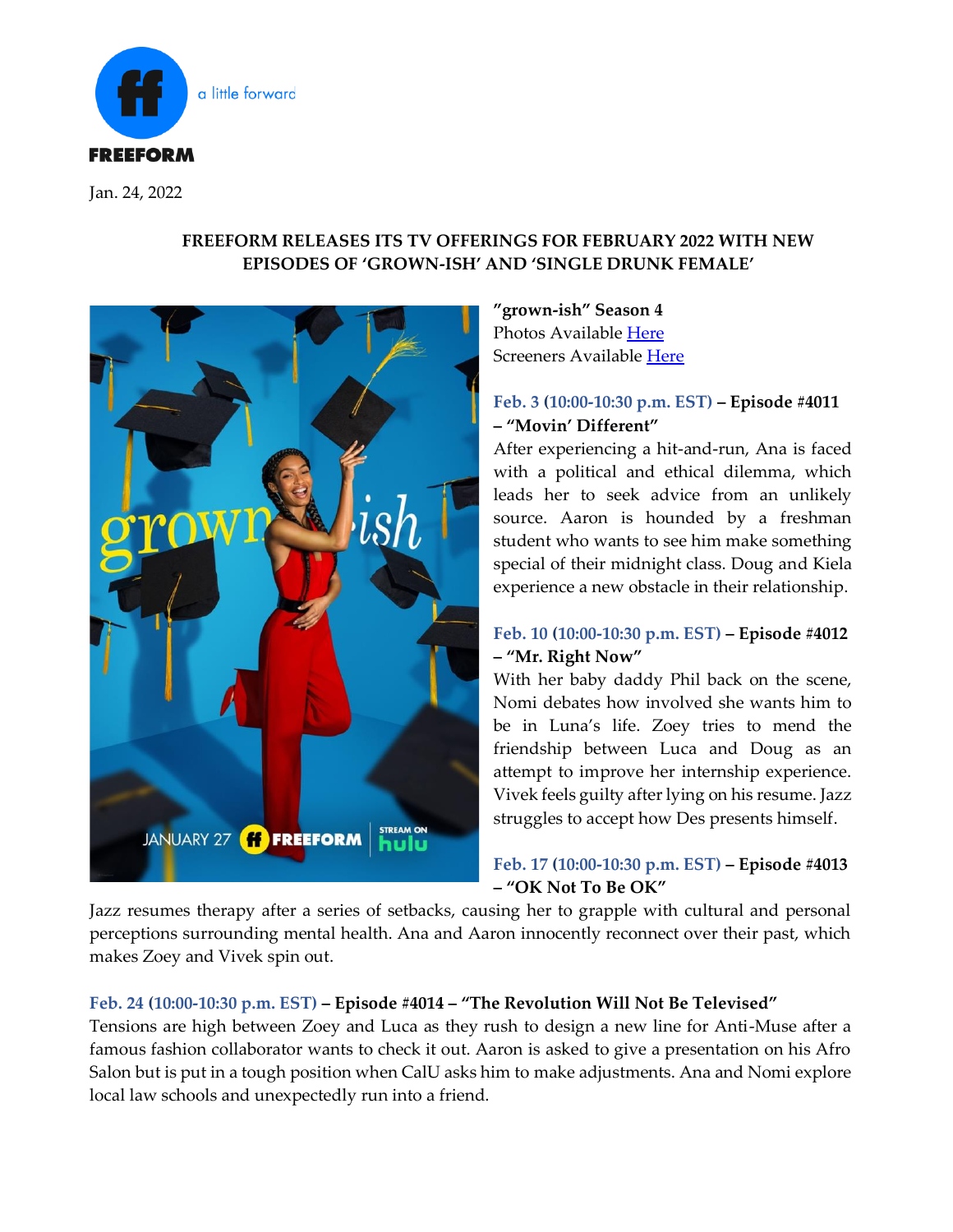

**"Single Drunk Female" Season 1**  Photos Available [Here](https://www.dgepress.com/freeform/shows/single-drunk-female/photos/) Screeners Available [Here](http://www.digitalscreeners.com/)

### **Feb. 3 (10:30-11:00 p.m. EST) – Episode #1004 – "Shamrocks and Shenanigans"**

Sam faces her hardest challenge yet: avoiding alcohol on St. Patrick's Day when Brit gives her the chance to rekindle a friendship. James teams up with Mindy to track down his lost keys while battling his own St. Patrick's Day temptations.

### **Feb. 10 (10:30-11:00 p.m. EST) – Episode #1005 – "Sober for the D and V"**

Sam embarks upon her first terrifyingly personal hook-up as a sober person with the help of Felicia, who has big plans to jump-start Sam's dating life. Meanwhile, Carol "accidentally" plants a small seed of doubt in Brit's mind about Joel.

# **Feb. 17 (10:30-11:00 p.m. EST) – Episode #1006 – "Look Me Up Sometime"**

Sam scores a victory when she lands a job interview in New York with an unlikely ally,

only to discover how scary it is to write while sober. Concerned that her daughter needs help, Carol breaks a boundary and introduces herself to Olivia.

### **Feb. 24 (10:30-11:00 p.m. EST) – Episode #1007 – "New York"**

Sam and James travel to New York. While there, Sam is confronted with memories of who she was before sobriety and must decide whether she can risk being Old Sam again. Olivia and Stephanie take an important step in their IVF journey.

\*COPYRIGHT ©2022 Disney Enterprises, Inc. All photography is copyrighted material and is for editorial use only. Images are not to be archived, altered, duplicated, resold, retransmitted or used for any other purposes without written permission of Freeform. Images are distributed to the press in order to publicize current programming. Any other usage must be licensed. Photos posted for Web use must be at the low resolution of 72dpi, no larger than 2x3 in size.

**Freeform Media Relations** Philip Galicia [philip.galicia@disney.com](mailto:philip.galicia@disney.com)

Amanda Kell (818) 569-3391 [amanda.kell@disney.com](mailto:amanda.kell@disney.com)

Press materials are available at [www.dgepress.com.](https://www.dgepress.com/freeform/)